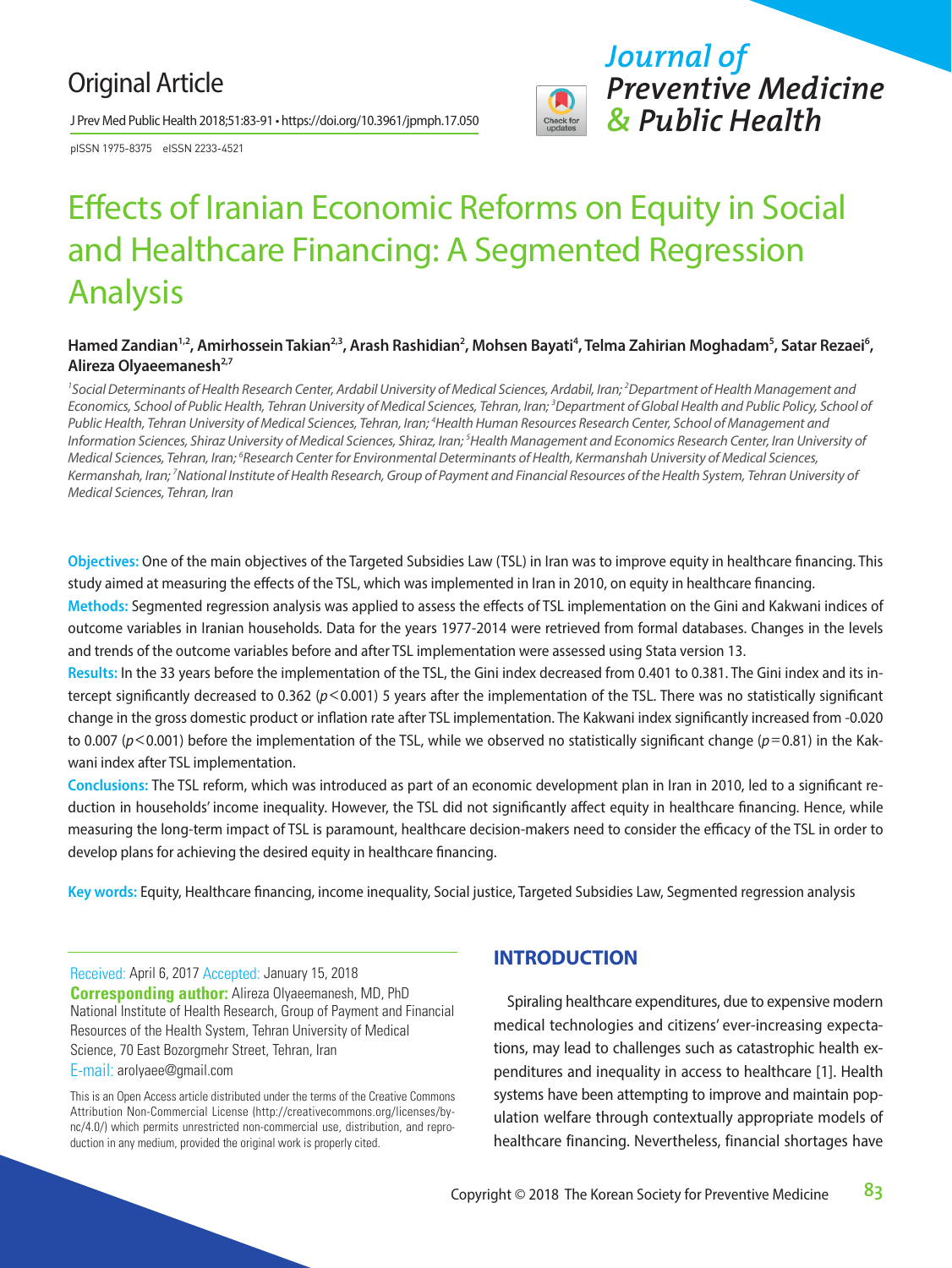consistently hampered the achievement of these objectives [2]. Ensuring equity in health financing is an important objective of healthcare systems [3]. Many studies in recent years in developing countries, including Iran, have emphasized the importance of equity in healthcare financing [4,5].

The main source of primary healthcare financing in Iran is the public sector. The private and public sectors simultaneously provide secondary and tertiary service delivery and financing [4]. Thus, healthcare financing in Iran is complex and multifaceted. Despite reforms to improve equity in healthcare financing, such as the implementation of a family physician program and, recently, the Health Transformation Plan [6], the proportion of out-of-pocket healthcare expenditures is still high [7,8]. Healthcare financing indicators, such as out-ofpocket and catastrophic health expenditures, did not show a clear trend or status, and were not at appropriate levels in Iran during the last decades [9,10]. For instance, approximately 58% of health expenditures were out-of-pocket in 2001, and 10 years later, in 2011, this figure decreased to 52% [8]. Moreover, several national-level studies have shown that the concentration index (CI) for capacity to pay and healthcare payments implied inequality [5,11] and that annually, healthcare expenditures caused almost 1.8% of the society's population fall below the poverty line [12]. The fair financing contribution index in 2006 was approximately 0.854, and it dropped to 0.842 in 2011 [13]. In general, these measures indicate the complexity and multidimensionality of healthcare financing in Iran.

Recently, the Iranian government has focused attention on ensuring equitable healthcare financing by developing the Targeted Subsidies Law (TSL). The TSL was the most important economic reform in Iran after the Islamic Revolution in 1978, and made Iran the first major oil-exporting country to substantially reduce implicit energy subsidies [14]. The implementation of the TSL began in 2010, when the government eliminated energy subsidies (i.e., the subsidy for gas and oil) and replaced them with cash payments to eligible citizens. As a result of this reform, domestic energy and agricultural prices increased by up to 20 times [14]. In the first 12 months following TSL implementation (December 2011), approximately USD 30 billion in freely usable cash was distributed to Iranian households, and another USD 10-15 billion will have been advanced to enterprises to finance investment in restructuring aimed at reducing energy intensity. Additionally, during this time, the reform planned to raise only an estimated 200 trillion rials (USD 20 billion) in additional revenues to compensate for price increases [14,15].

One of the main purposes of the TSL was to reduce income inequality by decreasing the income gap across deciles, aiming to combat and reduce poverty [16]. Paragraph B of Article 7 of the TSL directly notes the government is bound to implement a comprehensive social security system for the targeted population, by taking measures such as: (1) providing and expanding social insurance and healthcare services, and ensuring and enhancing public health and medical coverage for special and difficult-to-cure diseases; (2) providing assistance for financing housing costs, enhancing resistance of buildings, and creating employment; and (3) empowering and implementing social support programs by allocating funds from rising prices for energy carriers to the health sector in order to ensure equity in healthcare financing [17].

A qualitative study reported the challenges posed by the unpredictability of healthcare financing in Iran [18] to be one of the reasons for high out-of-pocket payments. The government of Iran introduced the TSL to ensure a more sustainable and equitable healthcare financing system, among other goals. Little evidence is available to demonstrate the impact of the TSL on equity in healthcare financing in Iran. This study aimed to measure the effects of TSL implementation on income inequality and equity in healthcare financing in Iran.

## **METHODS**

#### **Study Setting**

Iran is a middle-income country of almost 80 million citizens that is located in west Asia. The gross national income per capita for Iran is about 15.410 purchasing power paritie dollars and total health expenditures account for approximately 6.9% of the gross domestic product (GDP). The total expenditure on health per capita (international \$, 2014) is 1.082 [19].

Based on what is articulated in upstream documents, such as the Law of the Fourth Economic, Social, and Cultural Development Plan, improving equity in healthcare financing is one of the main goals of the Iranian health system [20]. The TSL, which was implemented in 2010, is considered to be one of the reforms that covered entire social sectors, such as the healthcare system, with the aim of ensuring equity.

#### **Study Design**

Segmented regression analysis, a powerful method of interrupted time series analysis [21], was conducted to estimate the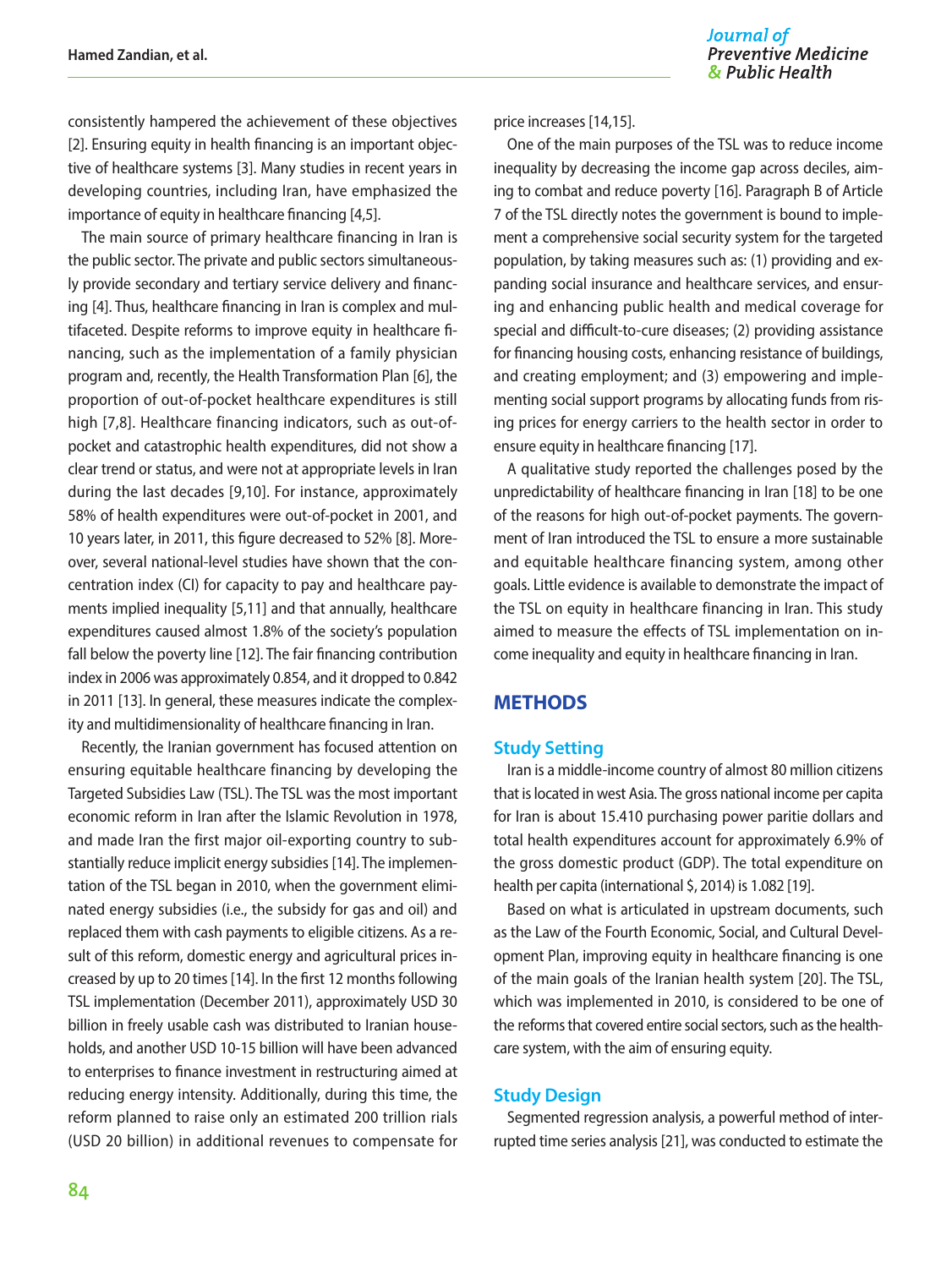effect of the TSL on income inequality and equity in healthcare financing. We used segmented regression analysis to assess the extent to which the TSL brought changes to these indicators immediately during the intervention period and over a longer time period (1977-2014). In this analysis, the time of the intervention was considered to be the changing point. We assumed that the TSL implementation had positive effects on equity in healthcare financing in Iran.

#### **Variables**

In this study, the Gini index (GI) and Kakwani index (KI) were the main outcome variables, while the GDP, inflation rate (InR), infant mortality rate (IMR), and the proportion of the population 60 years old (PoU60) and above were the control variables. The data for the years 1977 to 2014 were retrieved from the annual household income-expenditures survey reports of the National Statistics Center of Iran, the Ministry of Health and Medical Education, and the World Bank's official website. The annual household income-expenditures survey data of the National Statistics Center of Iran are believed to be of the required quality. These data have also been used by other studies on healthcare equity and household expenditures on healthcare [4]. The data include detailed measures of household expenditures on goods and services such as healthcare, as well as household income. The healthcare expenditure data distinguish consumer co-payments from health insurance premiums, enabling us to calculate inequality measures for these 2 items separately, as well as together [4,12].

The GI was computed using the annual household incomeexpenditures survey reports and the annual aggregated number of households from 1977 to 2014. This was carried out as a preliminary analysis to determine the effect of the TSL on income inequality using segmented regression analysis. The GI can be mathematically expressed as follows:

$$
GI = 1 - \sum_{i=0}^{k-1} (y_{i+1} + y_i)(x_{i+1} - x_i)
$$
 (1)

Where the *GI* represents the aggregated  $GI$ ;  $y_i$  is the  $i^{\text{th}}$  decile of household income,  $y_{i+1}$  is the  $(i+1)$ <sup>th</sup> decile of the next household income, *χi* is the number of households, and *χ<sup>i</sup>*+1 is the number of the next households in the  $(i+1)$ <sup>th</sup> decile [22].

Furthermore, the KI, which shows the progressivity of healthcare financing, was calculated using the following formula.

 *KI*=*CI-GI*

Where *CI* is the concentration index and *GI* is the Gini index. The CI, which is a widely applied technique in health economic studies [23], was calculated to measure the inequality in total household expenditures on healthcare from 1988 to 2014. This period was used because household expenditures on healthcare data as deciles were available starting in 1988. This index corresponds to the area between the concentration curve and the perfect equality line (45°). A CI of 0 shows an absence of inequality between the rich and the poor; a positive value indicates that the concentration curve lies below the perfect equality line, implying a pro-rich inequality; and a negative value shows inequality in favor of the poor [24]. Overall, the CI can be represented mathematically as follows [25]:

$$
CI = (P_1L_2 - P_2L_1) + (P_2L_3 - P_3L_2) + \dots + (P_{t-1}L_t - P_tL_{t-1})
$$
 (2)

Where  *represents the cumulative percentage declines in* population income and  $L$  household expenditures on healthcare, respectively.

The KI was calculated from the GI and CI models presented in equations 1 and 2, respectively, as a basis for the segmented regression analysis. The computed KI values range from -2 to 1. A value of -2 shows severely regressive healthcare financing and a value of 1 indicates strongly progressive healthcare financing [25]. Generally, the area between the concentration curve and the Lorenz curve represents the KI [25].

#### **Control Variables**

The GDP is one of many macroeconomic indicators, and it usually has an effect on other economic variables [24]. The InR is another independent variable that can affect other economic variables. The InR in Iran has been very high during the past 3 decades [26]. High inflation can occur when there is an imbalance between the availability of commodities in society and the amount of cash in circulation. It can also be affected by economic reforms. Hence, the annual GDP and 12-month average InR for the years 1977-2014 were used as control variables for the analysis.

Furthermore, the number of deaths among under-1-yearold children per 1000 live births (the IMR) for the years 1977- 2014 and the proportion of people aged 60 years and above for the years 1988-2014 were included in our analysis as control variables related to health system outcome indicators.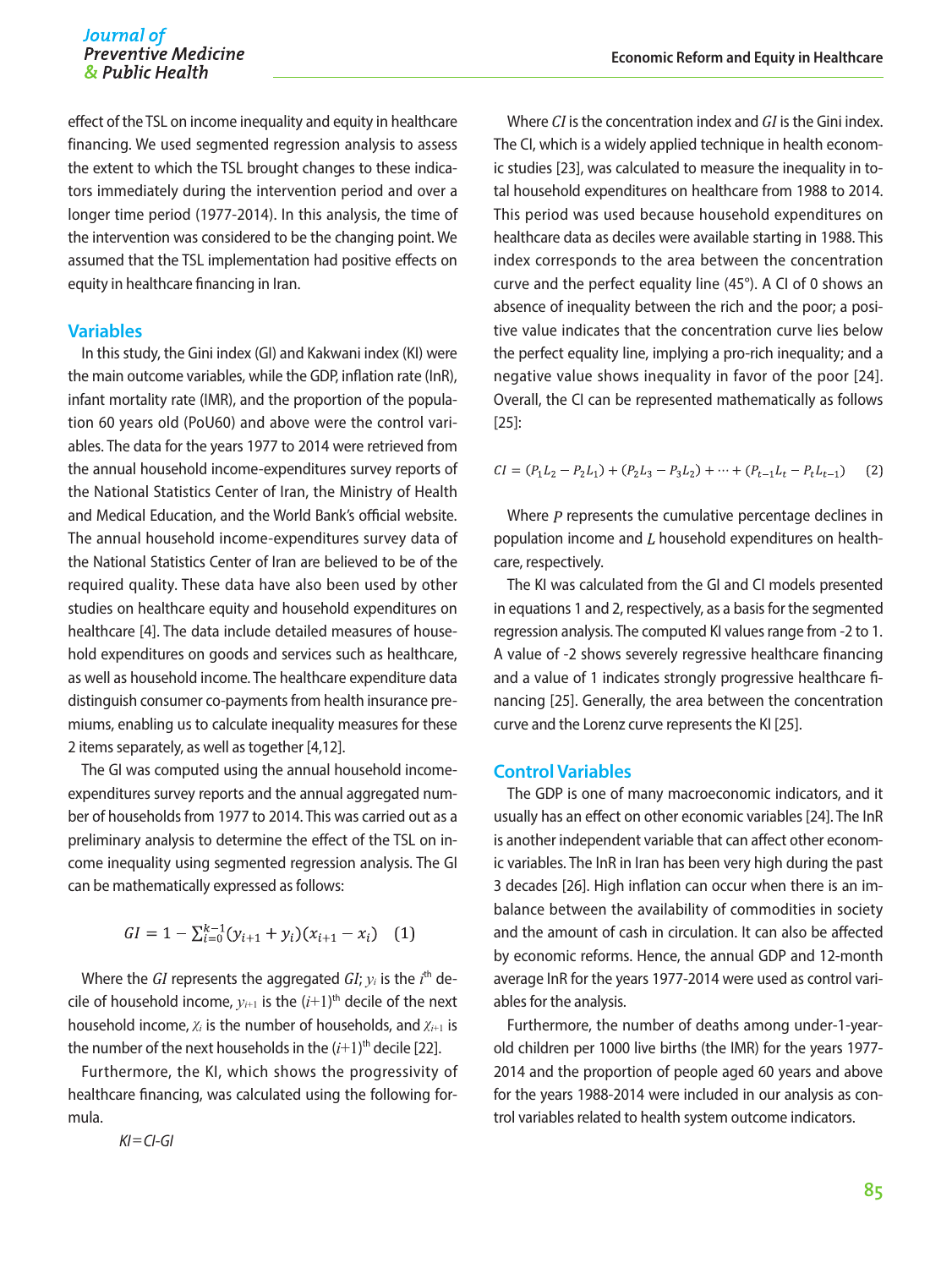#### **Modeling the Segmented Regression Analysis**

We used the backward approach to estimate the effect of the TSL on income inequality and equity in healthcare financing. Initially, the GI was calculated to estimate the effect of the TSL on total income inequality. This is mathematically presented as follows:

$$
y_{GI,t} = \beta_0 + \beta_1 t_{before} + \beta_2 c c_{after} + \beta_3 t c_{after} + \beta_4 GDP + \beta_5 InR + e_t \quad (3)
$$

Where  $y_{\text{G1t}}$  represents the GI at year t,  $t_{\text{before}}$  is the GI trend before the intervention,  $cc_{after}$  is the change in the intercept changes of the  $GI$  after intervention,  $tc_{after}$  is the trend changes after the intervention, *GDP* represents the gross domestic product, *InR* is the inflation rate, and et is the random variability that is not explained by the model.

Furthermore, the KI was calculated to determine the effect of the TSL on the equity in healthcare financing. This is presented in the equation below.

$$
y_{KIt} = \beta_0 + \beta_1 t_{before} + \beta_2 c c_{after} + \beta_3 t c_{after} +
$$
  

$$
\beta_4 IMR + \beta_5 PoU60 + \beta_6 GDP + \beta_7 InR + e_t
$$
 (4)

Where  $y_{KIt}$  is the Klakwani index as an indicator of healthcare financing equity indicator at year *t*; *IMR* is the infant mortality rate, and *PoU*60 is the ratio of the population over the age of 60 years.

Furthermore, the absolute effect of the TSL intervention on income inequality (GI) (equation 8) was calculated by subtracting the value of equation 7 from the value of equation 6. This is mathematically presented as follows.

$$
y_{GI, with\ intervention} = \beta_0 + \beta_1 t_{before} + \beta_2 c c_{after}
$$
 (5)

 $y_{GI, without\ intervention} = \beta_0 + \beta_1 t_{before}$  $(6)$ 

 $(7)$  $y_{GI, with\ intervention} - y_{GI, without\ intervention} = \beta_2 c c_{after}$ 

#### **Statistical Analysis**

A segmented regression analysis was carried out on the calculated values of the GI and KI to determine the effects of the TSL, which was implemented in 2010. The analysis was conducted to see whether there were changes in the level and trend of these variables during, before, and after the implementation of the TSL. The effect of the intervention was detected by comparing the value of the intercept and trend before and after the intervention [21]. To detect the effect of an intervention using segmented regression analysis, at least 3 time series observations before and 3 times series observations after are required [27]. Accordingly, this analysis applied 33 yearly GI observations before and 5 yearly GI observations after the intervention. Similarly, we used 22 yearly KI observations before and 5 yearly KI observations after the intervention (Table 1). The stepwise elimination method was used to exclude non-significant independent variable from the fitted model. Hence, the model from which all non-significant variables were removed could be considered parsimonious.

The final fitted model was assessed for autocorrelation, cointegration of the variables, and any spurious regression. Thus, the Durbin-Watson statistic was estimated on the residuals of the fitted model. Results closer to 2 indicate the absence of autocorrelation [28]. This test yielded nonstationary results for almost all the variables (Tables 2 and 3). The Breusch-Pagan diagnostic test for heteroscedasticity was also done on the re-

| Year                             | 1977-1980                | 1980-1990 | 1990-2000   | 2000-2009             | 2010        | 2011         | 2012         | 2013         | 2014         |
|----------------------------------|--------------------------|-----------|-------------|-----------------------|-------------|--------------|--------------|--------------|--------------|
| $Gini$ index <sup>1</sup>        | 0.401                    | 0.401     | 0.397       | 0.401                 | 0.381       | 0.372        | 0.365        | 0.365        | 0.362        |
| GDP <sup>2</sup>                 | 5273.70                  | 14 710.80 | 210 864.50  | $2.10E + 06$          | $5.5E + 06$ | $5.80E + 06$ | $5.80E + 06$ | $5.30E + 08$ | $5.30E + 08$ |
| Inflation rate <sup>3</sup>      | 15.51                    | 19.53     | 24.03       | 14.75                 | 12.42       | 21.53        | 30.51        | 34.74        | 27.53        |
| IMR <sup>4</sup>                 | 87.61                    | 58.72     | 36.62       | 22.53                 | 16.56       | 15.74        | 15.12        | 14.46        | 13.71        |
| $60y^4$                          | 3.04                     | 2.99      | 3.71        | 4.77                  | 5.16        | 5.20         | 5.24         | 5.28         | 5.29         |
| Concentration index <sup>5</sup> | $\overline{\phantom{a}}$ |           | 0.371       | 0.381                 | 0.388       | 0.368        | 0.389        | 0.388        | 0.370        |
| Kakwani index <sup>5</sup>       | $\overline{\phantom{a}}$ |           | $0.025^{6}$ | $-0.021$ <sup>6</sup> | 0.007       | $-0.001$     | 0.024        | 0.023        | 0.008        |

Table 1. Trends of the Gini index, concentration index, Kakwani index, gross domestic product (GDP), inflation rate, infant mortality rate (IMR), and proportion of the population over 60 years, 1977-2014

1 From Iran Statistical Center report, 2014.

2 From World Bank Report 2014.

3 From Central Bank of Iran.

4 From Deputy of Treatment of Ministry of Health Report 2014.

5 Calculated by authors.

<sup>6</sup>Mean over 10 years.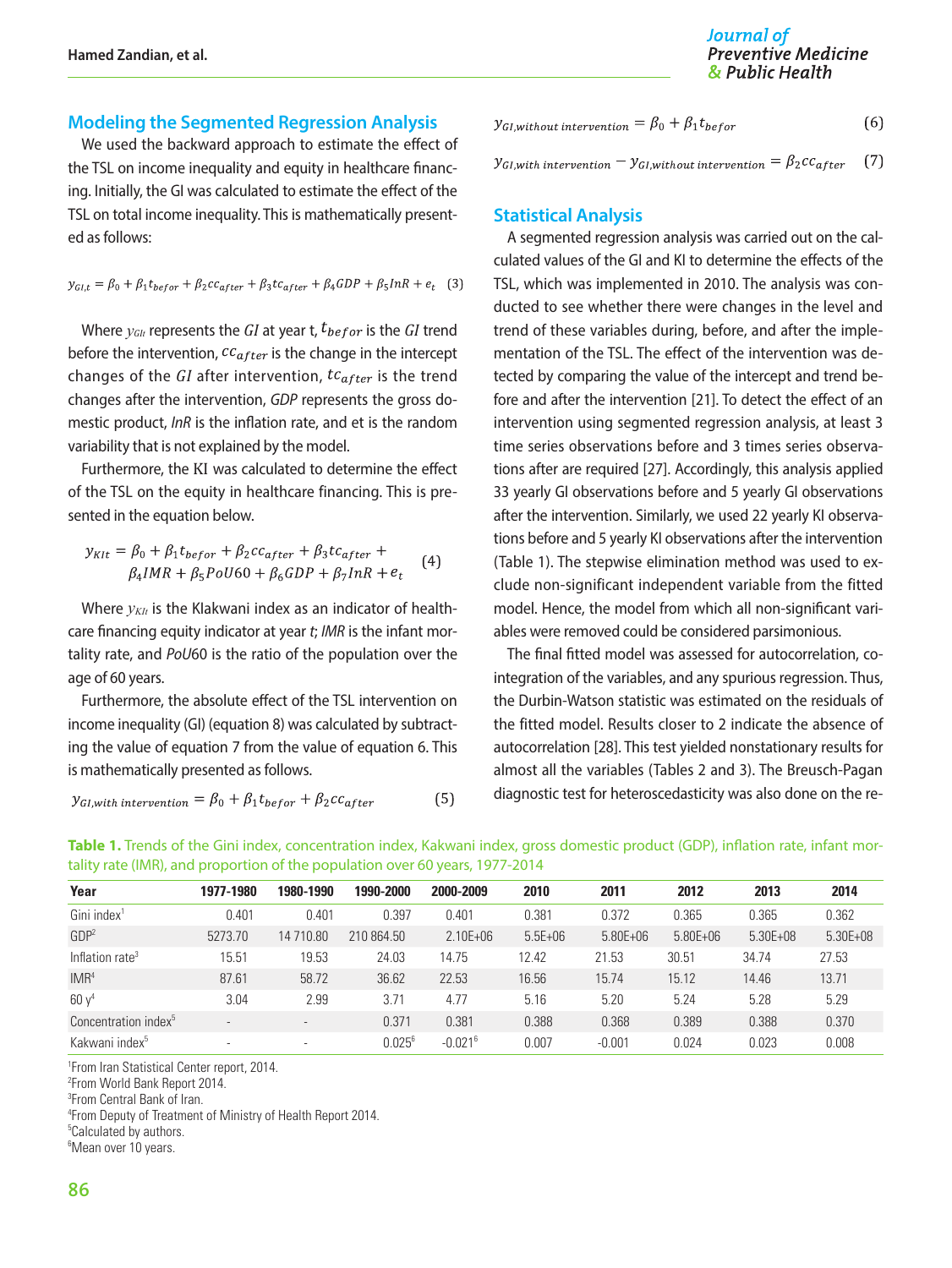siduals. The null hypothesis  $(H_0)$  of this test was that the variances of the variables were same, and the decision was made at *p*-values less than 0.05. Finally, the Shapiro-Wilk W test was performed to assess the normality of the residuals.

The findings are presented as numeric, percentage, and mean values and are presented graphically and in tables. All analyses were performed using Stata version 13 (StataCorp., College Station, TX, USA).

#### **Ethics Statement**

The Research and Ethics Committee of Tehran University of Medical Sciences approved the protocol of this study on August 12, 2014 (no. 9021557003).

## **RESULTS**

The GI during the time series period (1977 to 2014) had a negative trend (Table 1). The mean GI decreased from 0.401 in the 1980s to 0.381 in 2010, and then to 0.362 in 2014. The maximum level of the GI was 0.401 in the 1980s and the minimum level was 0.362 in 2014. The GDP increased over time between 1977 and 2014. The average InR increased from 15.51% in 1977-1980 to 24.03% in 1990-2000, and then decreased to 12.42% during 2000-2010. The maximum and minimum InR were 24.03 and 12.42%, respectively. The IMR decreased over time, while the proportion of PoU60 increased, from 3.04% in 1977 to 5.29% in 2014.

Furthermore, the CI showed that inequality in healthcare expenditures decreased from 1988 to 2014. However, the trend of the CI showed considerable oscillation. The highest CI was in 2012 and the lowest was in 2011. The KI also showed fluctuating findings, although improvements in the indices were noted after 2012. The average KI of healthcare financing during the first 10 years (1990-2000) was more equitable  $(K=0.025)$  than was observed in the last 10 years before the implementation of the TSL (2000-2009,  $K = -0.021$ ). We found no statistically significant effect on equity in healthcare financing after the implementation of the TSL. Nevertheless, the general trend of the KI during the TSL implementation period showed an increase, from -0.050 to 0.001.

The segmented regression analysis estimated the GI of the different models, as shown in Table 2. The most parsimonious model showing the effect of the TSL on income inequality was model D. The *F* statistic value (31.17) and adjusted coefficient of determination ( $R^2 = 73.3\%$ ) in this model were higher than in the other models. There was a statistically significant (*p*<0.001) decrease in the slope of the mean GI before the in-



**Figure 1.** The distribution of Gini Index during the study time (1977–2014). Co, coefficient; TSL, Targeted Subsidies Law.

|                            |                            | <b>Explanatory variables</b> |                                                      |                     |                          |                                    |                                                      |                  | <b>Goodness of fit</b> |             | <b>Residual tests</b> |                  |           |              |
|----------------------------|----------------------------|------------------------------|------------------------------------------------------|---------------------|--------------------------|------------------------------------|------------------------------------------------------|------------------|------------------------|-------------|-----------------------|------------------|-----------|--------------|
|                            |                            | Intercept                    | $\mathbf{T}_{\text{before}}$                         | CC <sub>after</sub> | $TC_{after}$             | <b>IGDP</b>                        | lnR                                                  | F                | $R^{-2}$               | <b>RMST</b> | DF                    | N <sub>0</sub>   | <b>DW</b> | $B-P$        |
| Models                     | А<br><i>p</i> -value       | 0.374<br>< 0.001             | $-0.001$<br>0.07                                     | $-0.008$<br>0.38    | $-0.008$<br>0.03         | 0.003<br>0.12                      | $-0.000$<br>0.76                                     | 19.58<br>< 0.001 | 0.00717                | 0.0071      | $-4.859$              | 0.967<br>0.32    | .628      | 1.08<br>0.30 |
|                            | B<br><i>p</i> -value       | 0.373<br>< 0.001             | $-0.001$<br>0.06                                     | $-0.008$<br>0.39    | $-0.008$<br>0.02         | 0.004<br>0.11                      | $\overline{\phantom{a}}$<br>$\overline{\phantom{a}}$ | 25.15<br>< 0.001 | 0.00707                | 0.0070      | $-4.793$              | 0.964<br>0.26    | .604      | 1.06<br>0.30 |
|                            | ⌒<br>ı,<br><i>p</i> -value | 0.405<br>< 0.001             | $-0.000$<br>0.14                                     | $-0.017$<br>0.05    | $-0.003$<br>0.11         | $\overline{\phantom{a}}$<br>$\sim$ | $-0.000$<br>0.70                                     | 22.83<br>< 0.001 | 0.00733                | 0.0073      | $-4.613$              | 0.965<br>0.28    | .510      | 1.43<br>0.23 |
|                            | D<br><i>p</i> -value       | 0.404<br>< 0.001             | $-0.000$<br>0.14                                     | $-0.016$<br>0.05    | $-0.004$<br>0.08         | $\overline{a}$                     | $\overline{\phantom{a}}$                             | 31.17<br>< 0.001 | 0.00723                | 0.0072      | $-4.513$              | 0.964<br>0.27    | .473      | 1.34<br>0.25 |
| Most parsimonious<br>model |                            | 0.401<br>< 0.001             | $\overline{\phantom{a}}$<br>$\overline{\phantom{a}}$ | $-0.032$<br>< 0.001 | $\overline{\phantom{a}}$ |                                    | $\overline{\phantom{a}}$<br>$\overline{\phantom{a}}$ | 79.53<br>< 0.001 | 0.00761                | 0.0076      | $-3.770$              | 0.886<br>< 0.001 | .472      | 1.47<br>0.24 |

**Table 2.** Parameter estimates of segmented regression analysis models of the effects of TSL implementation on income inequality (Gini index) in Iran, 1977-2014 (year of intervention, 2010)

TSL, Targeted Subsidies Law; T<sub>before</sub>, time trend before intervention; CC<sub>after</sub>, intercept changes after intervention; TC<sub>after</sub>, trend changes after the intervention; IGDP, log gross domestic product; InR, inflation rate; R<sub>MST</sub>, restricted mean survival time; DF, stationary of residuals with the Dicky-Fuler test; NO, normality of residuals with the Shapiro-Wilk W test; DW, Durbin-Watson test for autocorrelation; B-P, Breusch-Pagan test for heteroscedasticity.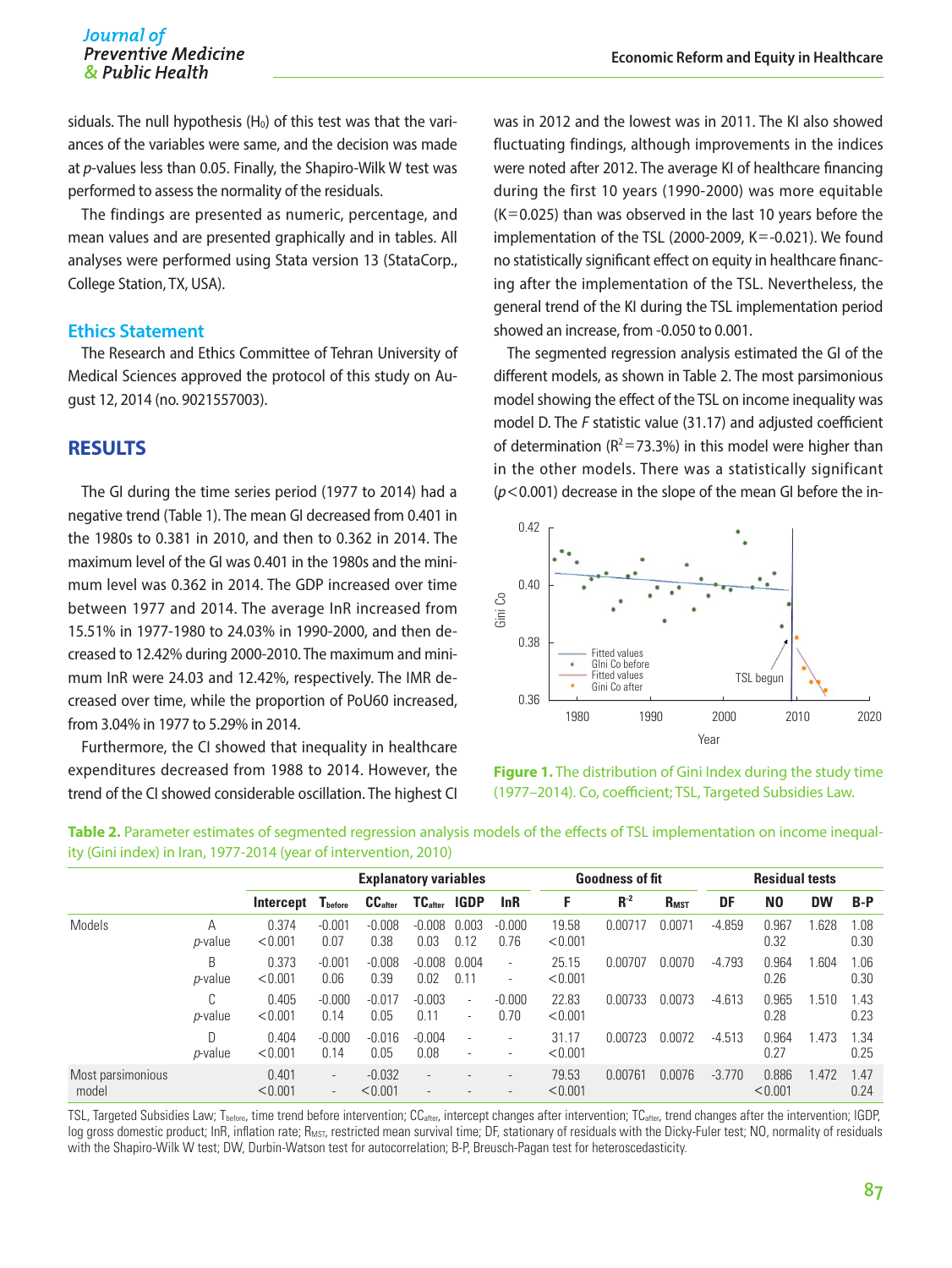Journal of **Preventive Medicine** & Public Health

tervention (1977 to 2010). Immediately after the intervention of the TSL, the level of the mean GI dropped by -0.032, showing a statistically significant (*p*<0.001) immediate reduction in income inequality, although there was no significant change in the slope of the mean GI during the period after the intervention (2010 to 2014, *p*=0.08) (Table 2). Thus, the TSL implementation led to a reduction of the GI by 0.08, but the effect of the TSL on reducing income inequality was very small (Figure 1).

## **Effect of the Targeted Subsidies Law on Equity in Healthcare Financing**

The segmented regression analysis revealed that the TSL did not have any statistically significant effect on the level or trend of the KI in either of the models (Table 3). The *F* statistic of the KI model D showed it to be a well-fitted model (*F*=31.17, *p*< 0.001) and the index before the intervention was decreasing to a significant extent (*p*<0.001), by 0.07 annually. Our study revealed no statistically significant change in the trend of KI after the implementation of the TSL (Figure 2). Over time, there was a negligible but statistically significant (*p*<0.001) positive effect of the InR on the KI.

### **DISCUSSION**

The TSL was a recent reform that was implemented in Iran in 2010 [29]. This reform was part of the economic development plan of the country, the fundamental aim of which was to reduce income inequality among Iranian households and to improve equity in healthcare financing by implementing com-

prehensive social security [14]. The GI, InR, and GDP are indicators that are strongly influenced by economic conditions [30].

The findings of this study revealed that TSL implementation had a positive effect on the GI in Iran. The GI showed a negative trend in income inequality before the implementation of the TSL, which may indicate a gradual decline in income inequality over time. However, this was not statistically significant. Income inequality decreased immediately after the implementation of the TSL. Evidence has been found of a correlation between income inequality and healthcare outcomes [31]. Another study likewise reported a relationship between income inequality and increased stroke mortality [32].

Our study found no statistically significant relationships between the GI and the InR and GDP after the implementation





**Table 3.** Parameter estimates of segmented regression analysis models of the effects of TSL implementation on inequality in healthcare financing (Kakwani index) in Iran, 1988-2014 (year of intervention, 2010)

| <b>Models</b>        |                    | <b>Explanatory variables</b> |                     |                     |                                                      |               |                                                      |                                                      | <b>Goodness of fit</b> |       |                         | <b>Residual tests</b> |                 |           |              |
|----------------------|--------------------|------------------------------|---------------------|---------------------|------------------------------------------------------|---------------|------------------------------------------------------|------------------------------------------------------|------------------------|-------|-------------------------|-----------------------|-----------------|-----------|--------------|
|                      | Intercept          | I before                     | CC <sub>after</sub> | TC <sub>after</sub> | <b>IGDP</b>                                          | <b>IMR</b>    | PoU <sub>60</sub>                                    | lnR                                                  | F                      | $R-2$ | <b>R</b> <sub>MST</sub> | <b>ST</b>             | N <sub>0</sub>  | <b>DW</b> | $B-P$        |
| A<br><i>p</i> -value | $-0.02$<br>0.95    | 0.01<br>0.33                 | 0.01<br>0.67        | $-0.01$<br>0.53     | 0.00<br>0.98                                         | 0.00<br>0.91  | $-0.06$<br>0.17                                      | 0.00<br>0.13                                         | 5.95<br>< 0.001        | 0.69  | 0.01                    | $-5.20$               | 0.78<br>< 0.001 | 2.16      | 0.37<br>0.54 |
| B<br>p-value         | 0.02<br>0.94       | 0.01<br>0.32                 | 0.01<br>0.62        | $-0.01$<br>0.37     | $\overline{\phantom{a}}$<br>$\overline{\phantom{a}}$ | 0.000<br>0.91 | $-0.06$<br>0.16                                      | 0.00<br>0.12                                         | 7.31<br>< 0.001        | 0.59  | 0.01                    | $-5.20$               | 0.78<br>< 0.001 | 2.16      | 0.38<br>0.54 |
| C<br>p-value         | 0.48<br>0.57       | 0.01<br>0.06                 | 0.01<br>0.55        | $-0.01$<br>0.27     | $\overline{\phantom{a}}$                             | ٠<br>٠        | $-0.06$<br>0.14                                      | 0.00<br>0.11                                         | 9.20<br>< 0.001        | 0.61  | 0.01                    | $-5.19$               | 0.78<br>< 0.001 | 2.15      | 0.34<br>0.52 |
| D<br>p-value         | $-0.07$<br>< 0.001 | 0.00<br>< 0.001              | 0.01<br>0.36        | $-0.00$<br>0.70     | $\overline{\phantom{a}}$                             |               | $\overline{\phantom{a}}$<br>$\overline{\phantom{a}}$ | 0.00<br>0.05                                         | 31.17<br>< 0.001       | 0.73  | 0.01                    | $-4.77$               | 0.81<br>< 0.001 | 1.97      | 0.56<br>0.45 |
| E<br><i>p</i> -value | $-0.05$<br>< 0.001 | 0.00<br>< 0.001              | 0.01<br>0.41        | 0.00<br>0.81        | $\overline{\phantom{a}}$                             |               |                                                      | $\overline{\phantom{a}}$<br>$\overline{\phantom{a}}$ | 11.68<br>< 0.001       | 0.55  | 0.01                    | $-3.37$               | 0.84<br>< 0.001 | .62       | 0.33<br>0.56 |

TSL, Targeted Subsidies Law; T<sub>before</sub>, time trend before intervention; CC<sub>after</sub>, intercept changes after intervention; TC<sub>after</sub>, trend changes after the intervention; IGDP, log gross domestic product; IMR, infant mortality rate; PoU60, proportion of the population 60 years old; InR, inflation rate; R<sub>MST</sub>, restricted mean survival time; DF, stationary of residuals with the Dicky-Fuler test; NO, normality of residuals with the Shapiro-Wilk W test; DW, Durbin-Watson test for autocorrelation; B-P, Breusch-Pagan test for heteroscedasticity.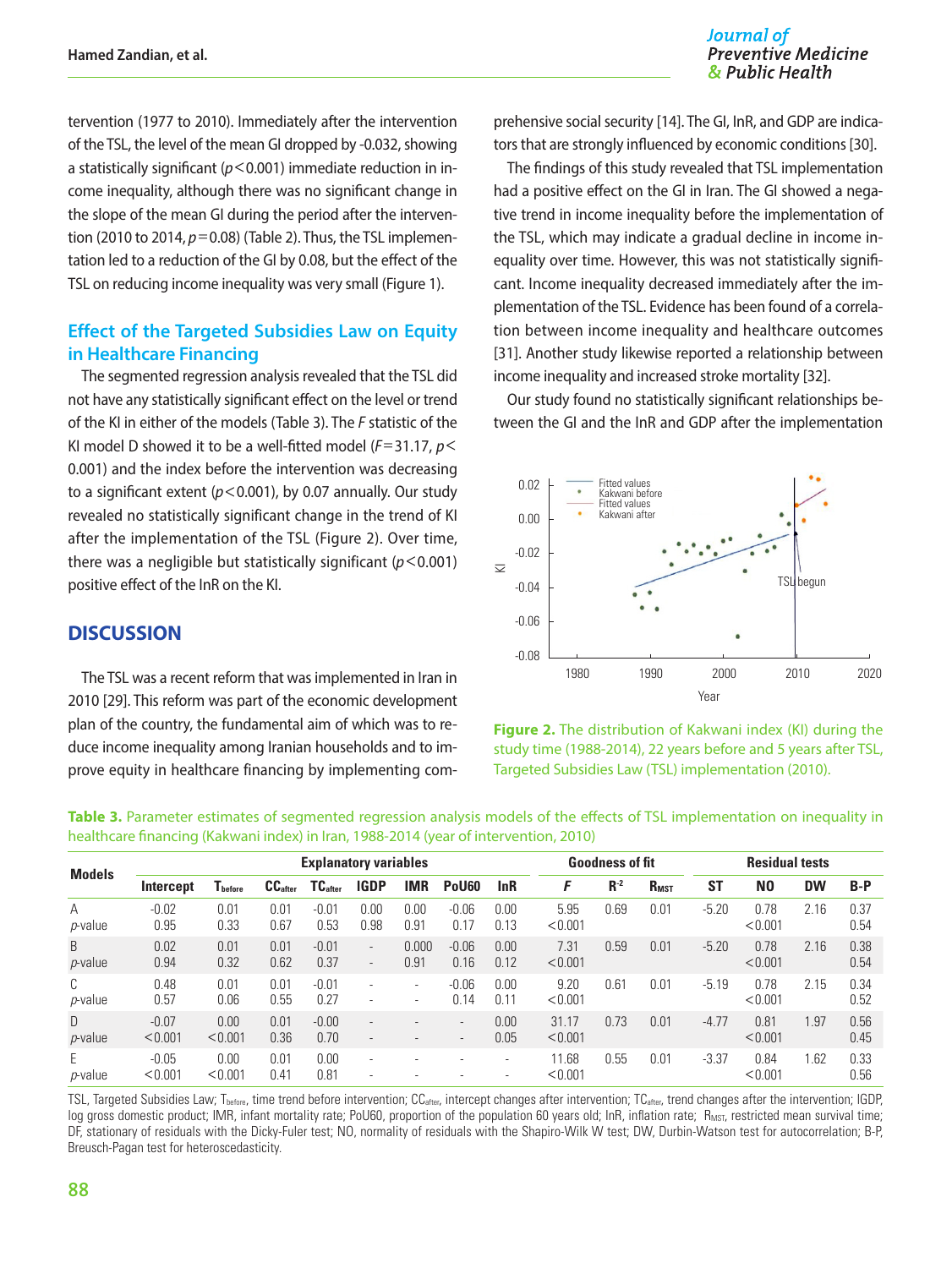of the TSL. Although previous studies have found an increasing InR and a decreasing trend in the GDP [33], some have reported a positive association between InR and income inequality [34]. However, the reduction in income inequality may be due to at least 2 reasons: the effects of the recently introduced TSL reform and the lag of the effect of the InR on income inequality. The reduction in income inequality after the implementation of the TSL indicates the conformity of the reform with its planned objectives of redistributing wealth and reducing income inequality among citizens. Several other studies have reported that subsidies and reducing taxation resulted in equitable income distributions [23].

Equity in healthcare financing is one of the main indicators of sound healthcare system performance [25]. Our study revealed a progressive healthcare financing trend over time, which is consistent with progressive healthcare insurance payments (positive slope of the KI) [4,35]. Furthermore, a positive KI, indicating improvements in health expenditures, was also reported [3,36]. In contrast, studies in Iran and other developing countries have reported regressive healthcare financing, indicating that low-income households pay more for healthcare than others [35,37].

The segmented regression analysis in our study did not show a significant effect of TSL on equity in healthcare financing (KI). However, this study revealed a positive trend in the KI before the introduction of the TSL. This may have been due to other health sector-related reforms introduced before the TSL implementation, as well as the lack of proper implementation of the TSL and insufficient funds paid to the health system [18]. Another study reported that equity-based healthcare reform significantly reduced income-related inequality [38]. Moreover, studies have shown positive effects of economic or health system reforms on equity in healthcare financing [39]. Hu et al. [39], in a study of employment practices, taxation, and workers' health/welfare benefit coverage in China that evaluated the effects of the enterprise reform on workers' healthcare benefits and their financial burden due to medical expenses, concluded that the reform reduced workers' out-ofpocket expenditures [39]. These variations could be related to the focus of our study on the effects of general economic reforms on healthcare financing, whereas other studies assessed the effects of reforms that were primarily focused on the health sector.

This study was based on survey data from a large sample (31 000-36 000 households annually) retrieved from the reports of the Statistical Center of Iran and other national and international reports for the years 1977-2014. Hence, the findings can be generalized to the entire population of Iran. The KI was used in this study, as it is a commonly used indicator for assessing equity in healthcare financing [4]. Using segmented regression analysis was a strength of this study, as it is a powerful method of interrupted time series analysis [21]. Segmented regression analysis requires multiple observations before and after a single intervention [27]. However, the presence of fewer observations after the TSL implementation might have limited the detection of the real effect of the TSL on income inequality and equity in healthcare financing. Additionally, several additional control variables could have been included in this study, but due to the lack of access to data on control variables or their incompleteness in the time frame of the present study (1977-2014), only the InR and GDP were used as control variables for examining the effect of the TSL on the Gini coefficient, and the IMR and the PoU60 were used as control variables for examining the effect of the TSL on the KI.

The study investigated the effects of the TSL on equity in healthcare financing and on income inequality since 2010 in Iran. The segmented regression analysis revealed that the TSL did not show a significant effect on equity in healthcare financing, although income inequality decreased after the implementation of the TSL. The KI showed that the equity in healthcare financing has improved over time. This finding suggests that economic reforms, such as the TSL, may have a progressive effect on equity in healthcare financing. Thus, considering the long-term effects of the TSL on equity in healthcare financing and other related health system indicators is of paramount importance for healthcare decision-makers.

## **ACKNOWLEDGEMENTS**

The authors acknowledge all of the academic and administrative entities that helped them in the design of the study and provided comments useful for finalizing the manuscript. This manuscript was fully sponsored by Tehran University of Medical Sciences (TUMS) (grant no. 9021557003).

## **CONFLICT OF INTEREST**

The authors have no conflicts of interest associated with the material presented in this paper.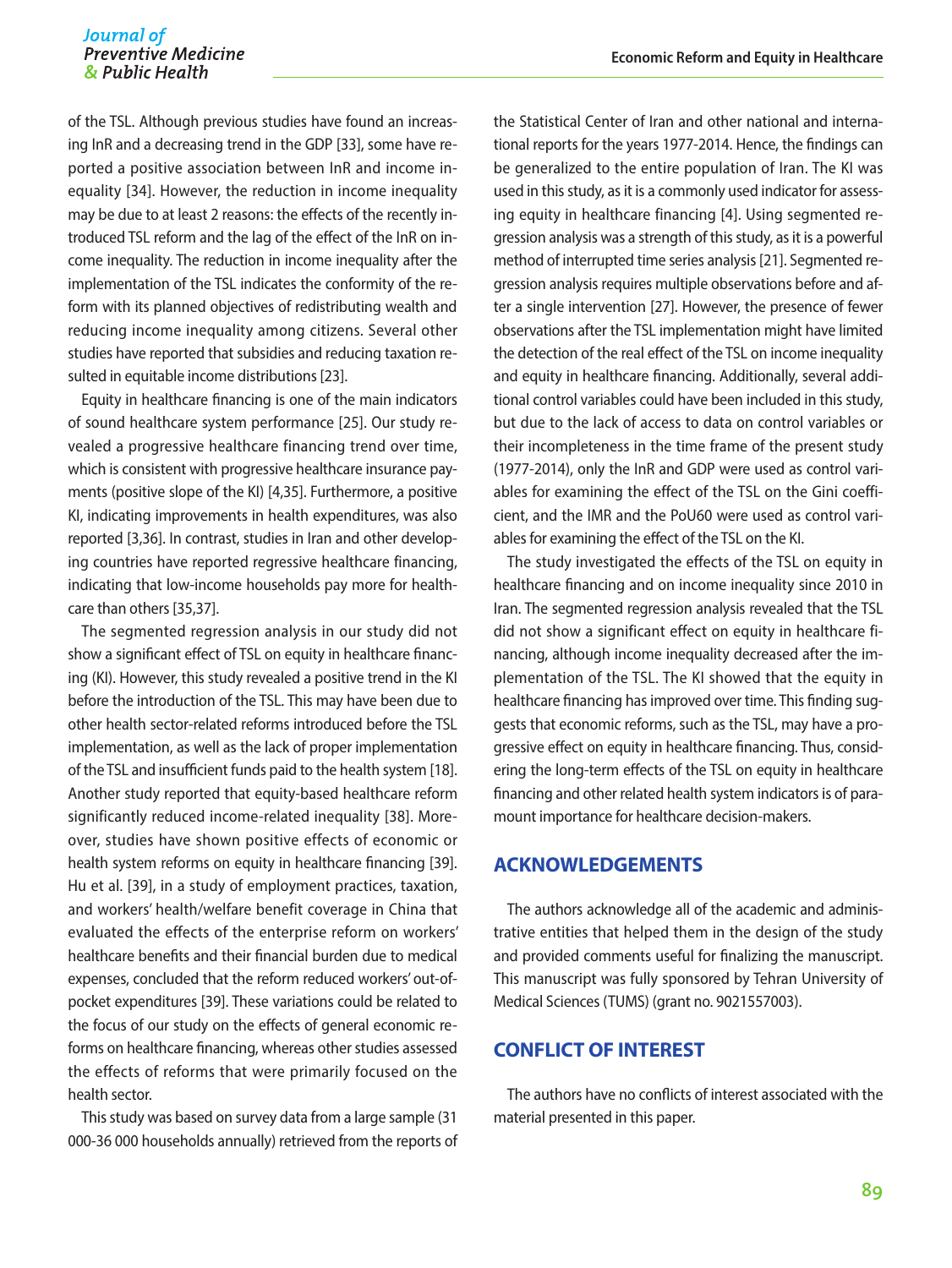## **ORCID**

Hamed Zandian *https://orcid.org/0000-0002-1284-5823* Amirhossein Takian *https://orcid.org/0000-0002-3955-1040* Arash Rashidian *https://orcid.org/0000-0002-4005-5183* Telma Zahirian Moghadam *https://orcid.org/0000-0003- 1290-4202*

Satar Rezaei *https://orcid.org/0000-0002-6194-6057* Alireza Olyaeemanesh *https://orcid.org/0000-0002-7417- 2417*

## **REFERENCES**

- 1. Gerstl S, Sauter J, Kasanda J, Kinzelbach A. Who can afford health care? Evaluating the socio-economic conditions and the ability to contribute to health care in a post-conflict area in DR Congo. PLoS One 2013;8(10):e77382.
- 2. Evans DB, Etienne C. Health systems financing and the path to universal coverage. Bull World Health Organ 2010;88(6): 402.
- 3. Khan JA, Ahmed S, Evans TG. Catastrophic healthcare expenditure and poverty related to out-of-pocket payments for healthcare in Bangladesh-an estimation of financial risk protection of universal health coverage. Health Policy Plan 2017; 32(8):1102-1110.
- 4. Hajizadeh M, Connelly LB. Equity of health care financing in Iran: the effect of extending health insurance to the uninsured. Oxf Dev Stud 2010;38(4):461-476.
- 5. Mehrolhassani M, Najafi B, Yazdi Feyzabadi V, Haghdoost AA, Abolhallaje M, Ansari M, et al. Total health expenditures and proportion of out-of-pocket payments in Iranian provinces; 2008-2014. Iran J Epidemiol 2017;12(5):1-12 (Persian).
- 6. Takian A, Rashidian A, Doshmangir L. The experience of purchaser-provider split in the implementation of family physician and rural health insurance in Iran: an institutional approach. Health Policy Plan 2015;30(10):1261-1271.
- 7. Hajizadeh M, Nghiem HS. Out-of-pocket expenditures for hospital care in Iran: who is at risk of incurring catastrophic payments? Int J Health Care Finance Econ 2011;11(4):267-285.
- 8. Yazdi Feyzabadi V, Mehrolhassani MH, Haghdoost AA, Bahrampour M. The trend of impoverishing effects of out-of-pocket health expenditure in Iranian provinces in 2008-2014. Iran J Epidemiol 2017;12(5):20-31 (Persian).
- 9. Mostafavi H, Aghlmand S, Zandiyan H, Alipoori Sakha M, Bayati M, Mostafavi S. Inequitable distribution of specialists

and hospital beds in west Azerbaijan province. J Allied Med Sch Tehran Univ Med Sci 2015; 9(1):55-66 (Persian).

- 10. Zandiyan H, Ghiasvand H, Nasimi DR. Measuring inequality of distribution of health resources: a case study. Payesh 2012; 11(6):799-805 (Persian).
- 11. Yazdi Feyzabadi V, Bahrampour M, Rashidian A, Haghdoost AA, Abolhallaje M, Najafi B, et al. Incidence and intensity of catastrophic health expenditures in Iranian provinces; 2008- 2014. Iran J Epidemiol 2017;12(5):40-54 (Persian).
- 12. Davari M, Haycox A, Walley T. Health care financing in iran; is privatization a good solution? Iran J Public Health 2012;41(7): 14-23.
- 13. Kavosi Z, Rashidian A, Pourreza A, Majdzadeh R, Pourmalek F, Hosseinpour AR, et al. Inequality in household catastrophic health care expenditure in a low-income society of Iran. Health Policy Plan 2012;27(7):613-623.
- 14. Guillaume D, Zytek R, Farzin MR. Iran–the chronicles of the subsidy reform; 2011 [cited 2018 Mar 7]. Available from: [http://www.greenfiscalpolicy.org/wp-content/uploads/2013/](http://www.greenfiscalpolicy.org/wp-content/uploads/2013/08/Iran-The-Chronicles-of-the-Subsidy-Reform1.pdf)  [08/Iran-The-Chronicles-of-the-Subsidy-Reform1.pdf](http://www.greenfiscalpolicy.org/wp-content/uploads/2013/08/Iran-The-Chronicles-of-the-Subsidy-Reform1.pdf).
- 15. Salehi-Isfahani D, Wilson Stucki B, Deutschmann J. The reform of energy subsidies in Iran: the role of cash transfers. Emerg Mark Financ Trade 2015;51(6):1144-1162.
- 16. Abbasian E, Asadbaygi Z. Targeted communication of energy subsidies and social welfare through economic growth. Soc Welf 2012;12(44):143-173 (Persian).
- 17. Zamanzadeh H. Targeted subsidies: achievements, challenges and costs. Tazehaye Egtesad 2011;9(133):108-116 (Persian).
- 18. Zandian H, Olyaeemanesh A, Takian A, Hosseini M. Contribution of targeted subsidies law to the equity in healthcare financing in Iran: exploring the challenges of policy process. Electron Physician 2016;8(2):1892-1903.
- 19. Pourasghari H, Jafari M, Bakhtiari M, Keliddar I, Irani A, Afshari M. Analysis of equality in Iranian household healthcare payments during Iran's fourth development program. Electron Physician 2016;8(7):2645-2649.
- 20. Doshmangir L, Doshmangir P, Abolhassani N, Moshiri E, Jafari M. Effects of targeted subsidies policy on health behavior in Iranian Households: a qualitative study. Iran J Public Health 2015;44(4):570-579.
- 21. Wagner AK, Soumerai SB, Zhang F, Ross-Degnan D. Segmented regression analysis of interrupted time series studies in medication use research. J Clin Pharm Ther 2002;27(4):299- 309.
- 22. Giles DE. Calculating a standard error for the Gini coefficient: